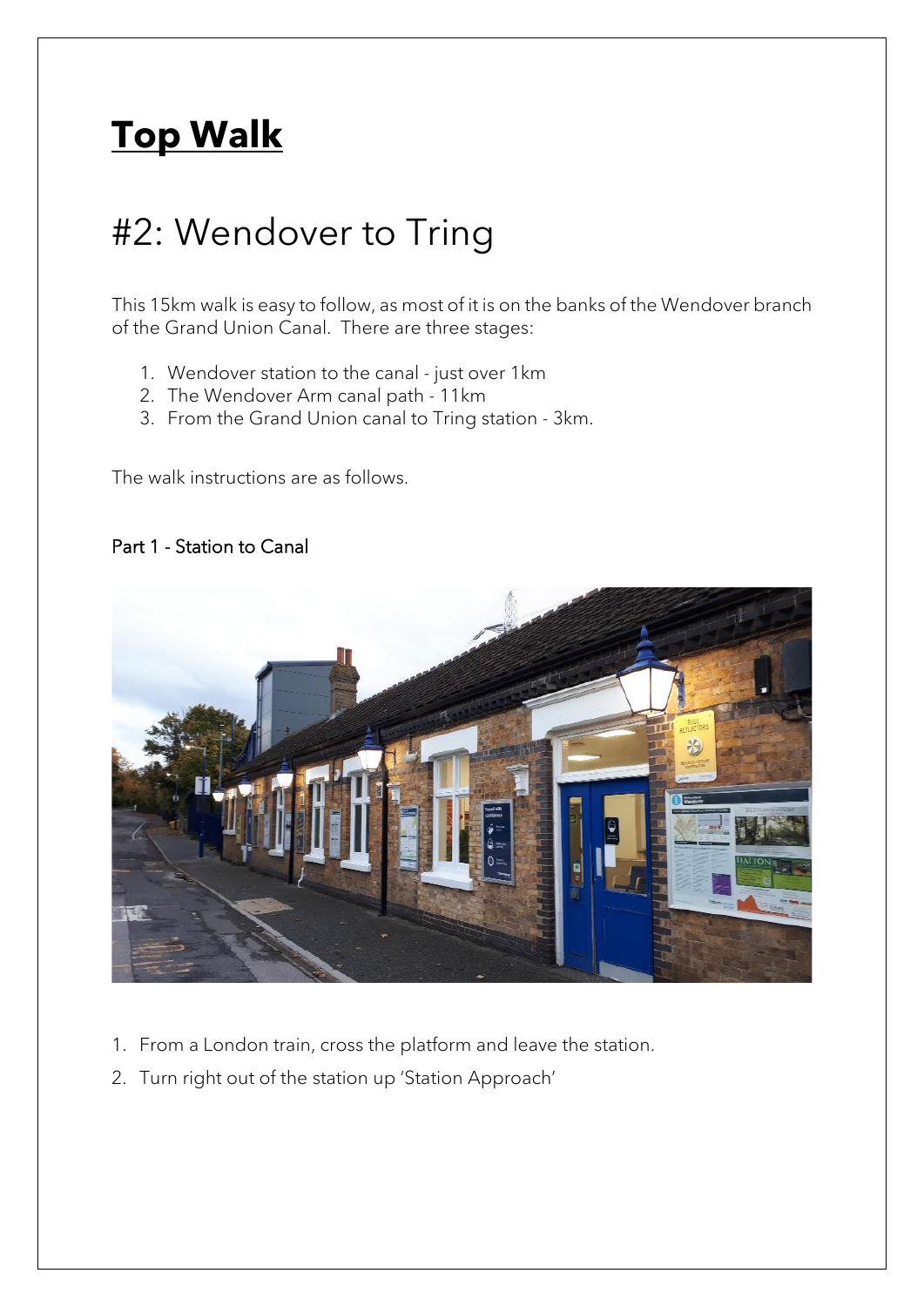- 3. At the top of station approach, turn left and walk down Pound Street into the town. You will pass through the main shopping area as you walk down to the Clock Tower.
- 4. Turn left into Aylesbury Road and continue until you reach Wharf Road.
- 5. Turn right into Wharf Road.
- 6. Walk down Wharf Road and pass three turnings on your left until you reach. After you pass the last one (Swan Mews) there is a footpath to your left which is the beginning of the Canal walk (if you come to Icknield Close turn back as you have gone too far).



#### Part 2 - Canal path



This is generally very easy to follow - simply walk along the canal path. See the map on the [Canal and River Trust website.](https://canalrivertrust.org.uk/enjoy-the-waterways/canal-and-river-network/wendover-arm-grand-union-canal)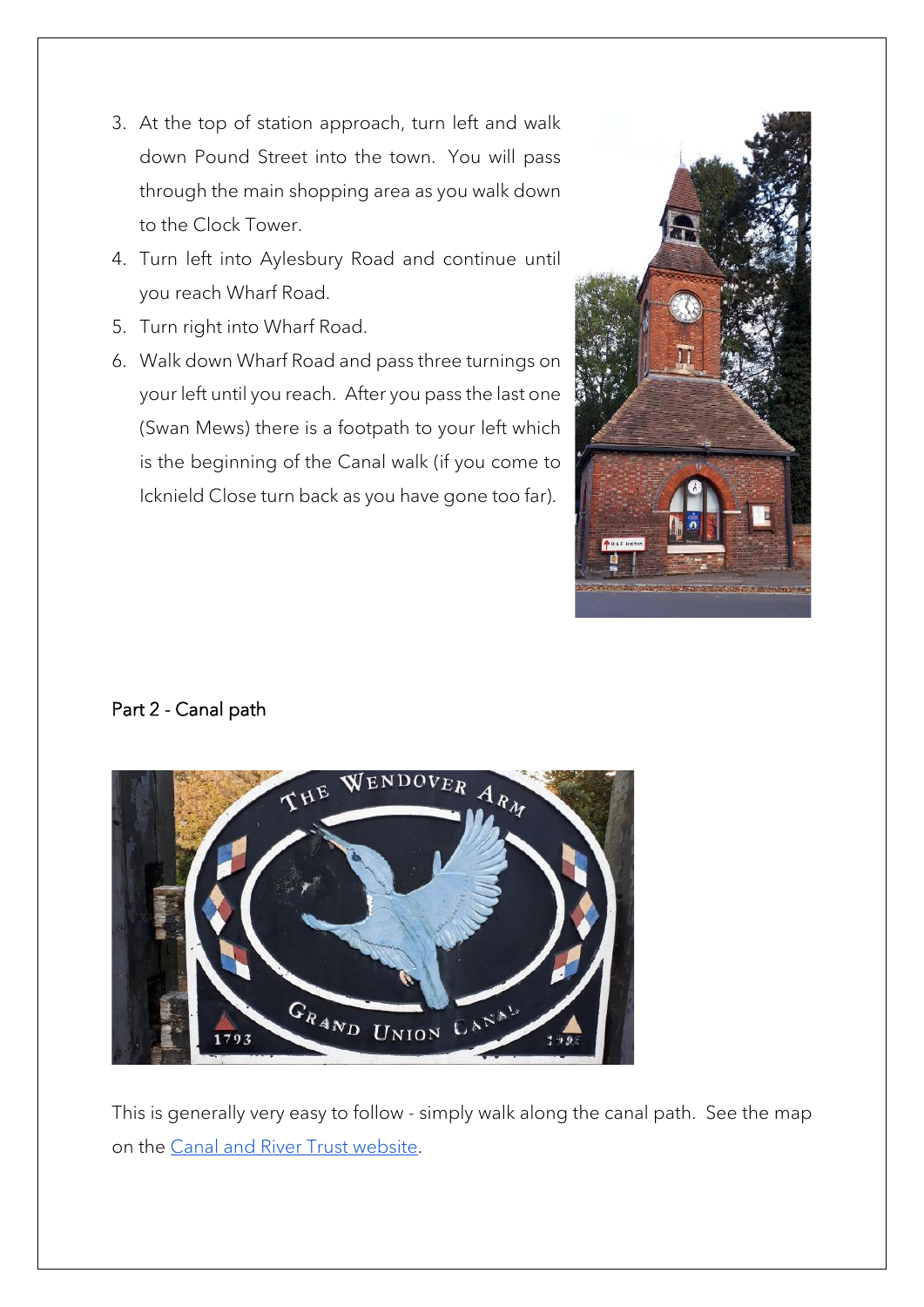The one exception to that is close to Tringford Pumping Station where Little Tring Road crosses the canal. This is also the point where the navigable part of the canal ends. The route is actually easy to find when you know the way. Continue straight ahead from the canal bank until you reach Little Tring Road. Turn right and walk about 50m along Little Tring Road until you reach a bridge over the canal, where you can re-join the towpath (the canal itself takes a sharp turn, which you can't currently follow on foot).



Otherwise, it is straight ahead until you reach the main canal at Bulbourne. When you get to the junction, turn right to head south east towards London. If you turn left, you will head towards Marsworth and the four reservoirs built to provide water to one of the highest points on the canal (worth a visit if you have the time).